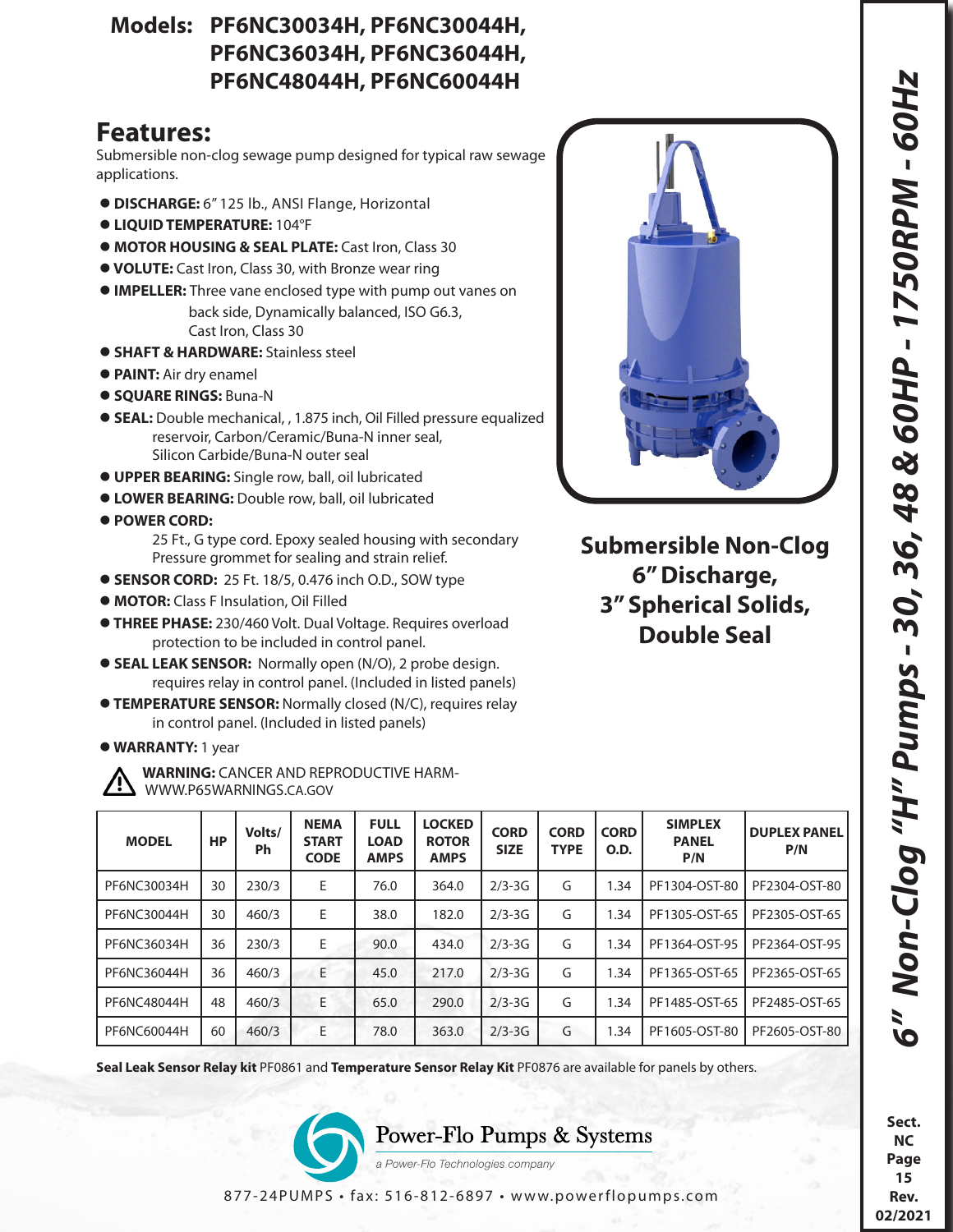## **Models: PF6NC30034H, PF6NC30044H, PF6NC36034H, PF6NC36044H, PF6NC48044H, PF6NC60044H**



877-24PUMPS • fax: 516-812-6897 • www.powerflopumps.com

**NC Page 16 Rev. 02/2021**

**Sect.**